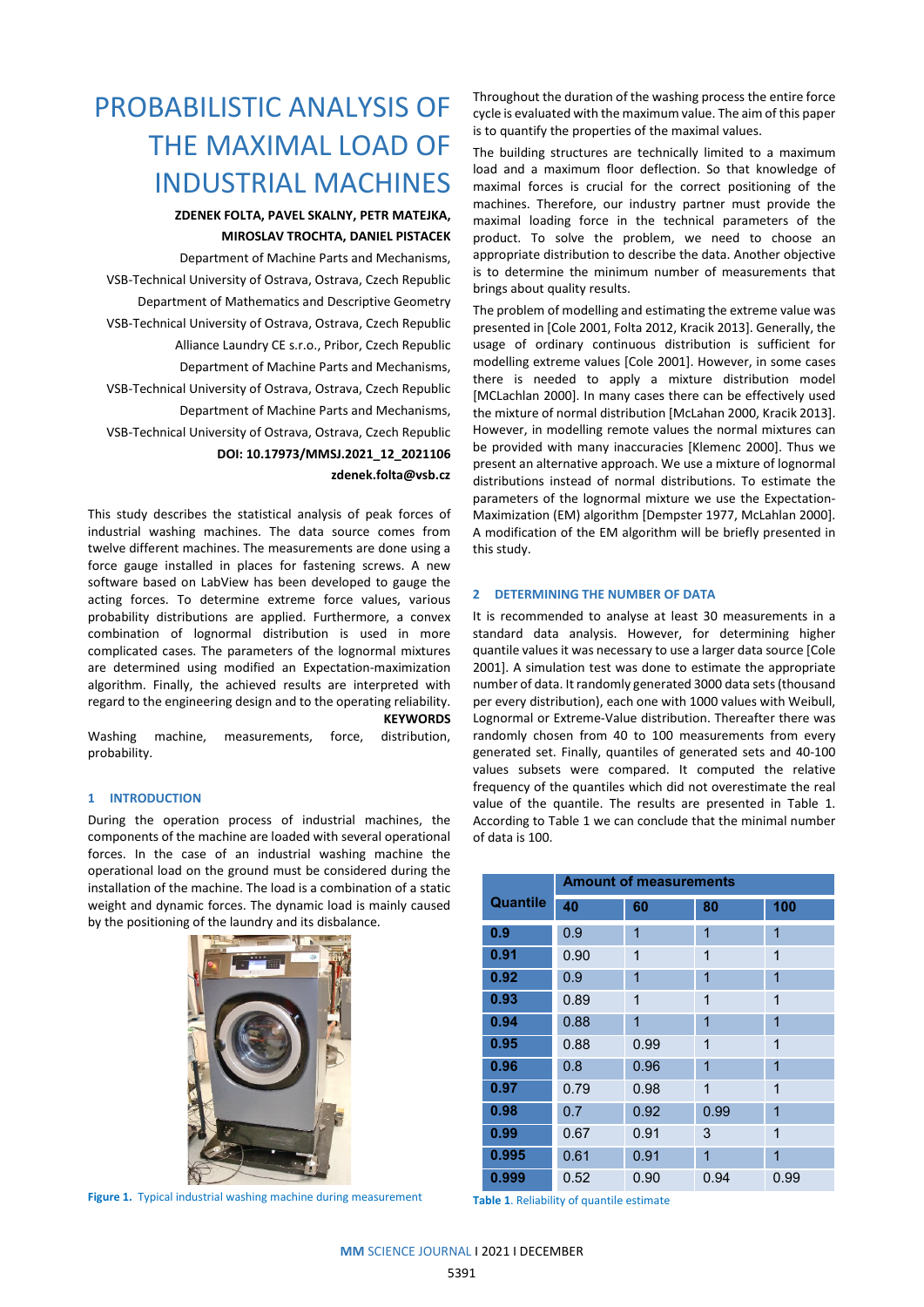#### **3 PROCESS MEASUREMENT**

For correctly estimating the probable maximum it was need to conduct at least a hundred measurements per machine. Since repeated measurements of wash cycles, with the participation of technicians is ineffective, new software (presented in Figure 2) was developed to measure the process. According to experience from the previous measurements, the maximum values were measured only in the loosening and centrifugation mode because the dynamic effects of those modes are always significantly higher than during the washing process.



**Figure 2.** Front panel of the measuring software

The software was developed to measure the occurrence of peak values with the following characteristics:

- After obtaining the signal that the spinning and spinning mode is started, the software starts recording the force values acting on the floor from four different sensors located at the corners of the washing machine. The total vertical force was finally calculated as a sum of all four values.
- Software regularly evaluates the partial maximum value, and saves it in its memory. If the new value is larger than the previous value, it records this value as the maximum of the cycle.
- After finishing the spin cycle, the maximal values are saved 4 for each force sensor and one for the sum of the forces. Figures 4 and 6 present examples of the total maximum for washing machines per 36 kg of laundry and 70 kg of linen).
- Parallelly a set of local three-second maxima is created, which serves for the checking the remote values. It detects a possible electrical signal error (Figures 3 and 5).
- Finally, we obtain a database of maxims measured over the chosen time period, which can be statistically analysed in the form of histograms.



**Figure 3.** Record of partial maxima for one washing cycle – machine per 36 kg



**Figure 4.** Maximums in separate washing cycles – machine per 36 kg



**Figure 5.** Record of partial maxima for one washing cycle – machine per 70 kg



**Figure 6.** Maxima of separate washing cycles – machine per 70 kg

#### **4 PROBLEM FORMULATION**

The aim of this paper is to present an analysis of industry washing machines. Nineteen different machines were analysed in the presented research. We focused on determining the probability of the higher values of operational forces, at the request of an industrial partner. Generally, the task corresponds to the search for higher quantile values. Since the number of measurements is about one hundred per machine, the data sources could not be analysed as the discrete variable. Therefore, the data files were approximated by various continuous probability distributions. The parameters of the used distributions were determined using a maximal likelihood approach. The distribution suitability was tested by the chisquare test and the Kolmogorov-Smirnov test. Three different distributions were used to describe the data sufficiently. In one case a convex mixture of lognormal distribution was used (see the table below). The parameters of the lognormal mixture were estimated using a modified Expectation-Maximization (EM) algorithm.

| <b>Distribution</b>  | <b>Number of applications</b> |  |  |
|----------------------|-------------------------------|--|--|
| Weibull              |                               |  |  |
| Lognormal            |                               |  |  |
| <b>Extreme value</b> |                               |  |  |
| Lognormal mixture    |                               |  |  |

**Table 2.** Number of used distributions EM algorithm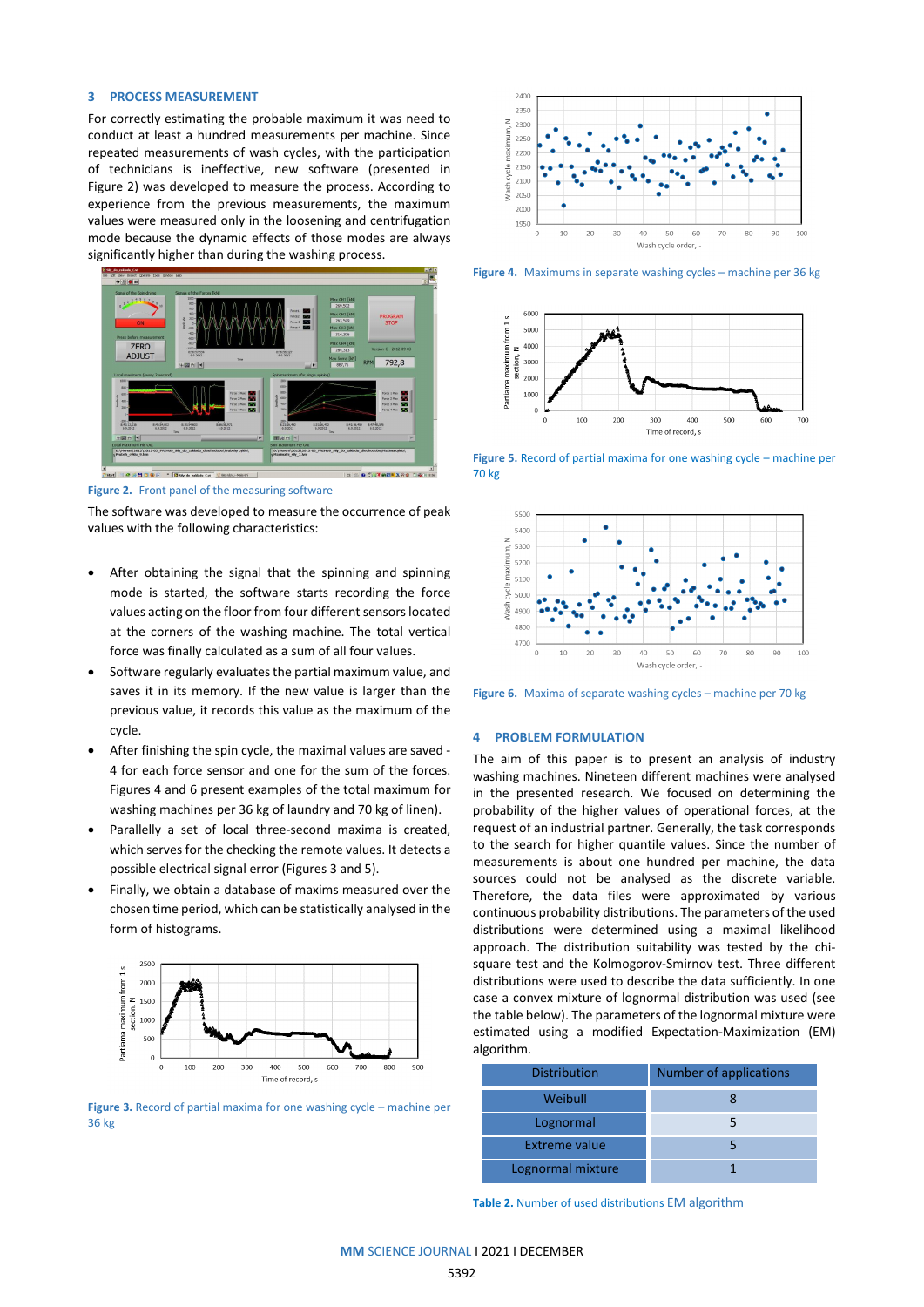The EM algorithm is a method for finding the maximumlikelihood estimate of unknown parameters. The algorithm is an iterative method so that it converges with the local minimum of the likelihood function. The algorithm is applied to data with missing values (or it assumes the existence of missing data). The most used application of the algorithm is finding the parameters of mixture distribution. In this paper we have briefly presented a modification of the algorithm for finding the parameters of the mixture of lognormal distributions.

The algorithm consists of two steps E-stem (Expectation-step) and M-step (Maximization-step). It assumes the existence of observed data  $X$  and unobserved data  $Y$ .

E-step: In this step the algorithm computes the conditional expected value of the logarithmic loglikelihood function with respect to the parameter  $\theta^j$ of the  $i^{th}$  iteration and X.

$$
q_{j+1}(\Theta) = E_{\Theta} \big[ \log L(\theta | X, Y) | X, \theta^j \big] \tag{1}
$$

• M-step: In this step the algorithm finds the  $\theta^{j+1}$  that maximizes the expectation computed in the first step.  $\Theta_{i+1} = \argmax q_{i+1}(\Theta)$  (2)

Now we present the EM algorithm for estimating the parameters of mixture distributions. A mixture distribution can be described by the following formula

$$
f(x|\Theta) = \sum_{c=1}^{C} \alpha_c f(x|\theta_c)
$$
 (3)

where

 $\alpha_1, \alpha_2, \dots, \alpha_{\mathcal{C}}$  are nonnegative real numbers such that

 $\sum_{c=1}^{C} \alpha_c = 1,$ 

 $f(x|\theta_c)$  is the distribution of c<sup>th</sup> component

 $\Theta = (\alpha_1, \alpha_2, ..., \alpha_c, \theta_1, \theta_2, ..., \theta_c)$  is the vector of estimated parameters of the mixture model.

After a series of technical adjustments, the E-step can be rewritten in the following form:  $(9)$ 

$$
q_{j+1}(\Theta) = \sum_{c=1}^{C} \sum_{i=1}^{N} \log(\alpha_c) f(c|x_i, \theta^j) + \sum_{c=1}^{C} \sum_{i=1}^{N} \log(f(x_i|\theta_c)) f(c|x_i, \theta^j)
$$
(4)

Using the former expression, we can maximize  $\alpha_c$ ,  $\theta_c$  from the form (1) independently.

Optimizing the first addition by applying the Lagrange multiplier we obtain an estimate of  $\alpha_c$ .

Substituting the density of the lognormal distribution with parameters  $\mu_c$ ,  $\sigma_c$  we rewrite the right part of the formula as:

$$
\sum_{c=1}^{C} \sum_{i=1}^{N} \log(f(x_i|\theta_c)) f(c|x_i, \theta^j)
$$
\n
$$
= \sum_{c=1}^{C} \sum_{i=1}^{N} \log \left( \frac{1}{x_i \sigma_c \sqrt{2\pi}} e^{-\frac{(\ln x_i - \mu_c)^2}{2(\sigma_c)^2}} \right) f(c|x_i, \mu^j, \sigma^j) \tag{5}
$$

Taking the derivative with respect to  $\mu_c$ ,  $\sigma_c$ , we obtain the maximal likelihood estimate of  $\mu_c^{j+1}, \sigma_c^{j+1}$ .

Generally, the maximal likelihood estimate of unknown parameters off lognormal mixture distribution of  $j + 1$ <sup>th</sup> iteration takes the form:

$$
\alpha_c^{j+1} = \frac{1}{N} \sum_{i=1}^N f(c | x_i, \mu_c^j, \sigma_c^j)
$$
 (6)

$$
\mu_c^{j+1} = \frac{\sum_{i=1}^N \log x_i f(c | x_i, \mu_c^j, \sigma_c^j)}{\sum_{i=1}^N f(c | x_i, \mu_c^j, \sigma_c^j)}
$$
(7)

$$
\left(\sigma_c^{j+1}\right)^2 = \frac{\sum_{i=1}^N \left(\log x_i - \mu_c^{j+1}\right) f\left(c | x_i, \mu_c^j, \sigma_c^j\right)}{\sum_{i=1}^N f\left(c | x_i, \mu_c^j, \sigma_c^j\right)}
$$
(8)

#### **5 RESULTS**

In this chapter we have presented four examples of analysed data. Every data source is described with a different distribution - Weibull, Lognormal, Extreme value and Gaussian mixture distribution. In the case of a widely used continuous distribution the appropriate distribution parameters were estimated using the maximum likelihood approach. The parameters of lognormal mixture distribution were estimated with the EM algorithm described above.

In next subchapters we will present the measured data, its histogram and the final evaluation of the probable maximum for different distributions. In Table 3 we describe summarized statistics of the presented data sets.

| Text     | Wbl. | Mix. Log | E.V. | Log.  |
|----------|------|----------|------|-------|
| count    | 100  | 110      | 95   | 150   |
| mean     | 980  | 2180     | 1050 | 1405  |
| median   | 1000 | 2155     | 960  | 1480  |
| max      | 1305 | 1305     | 1300 | 2155  |
| Std.     | 91   | 102      | 106  | 263.1 |
| q. 0.99  | 1301 | 2340     | 1261 | 1920  |
| q. 0.999 | 1320 | 2380     | 1342 | 2100  |

**Table 3.** Summary statistics

#### *5.1 Weibull Distribution*

This distribution function was used to evaluate a washing machine with a load of 36 kg of laundry and for evaluating the centrifugation cycle only for a maximum speed. The graphical results are presented in Figures 7-9.







**Figure 8.** Histogram of maxima from Fig. 7

# **MM** SCIENCE JOURNAL I 2021 I DECEMBER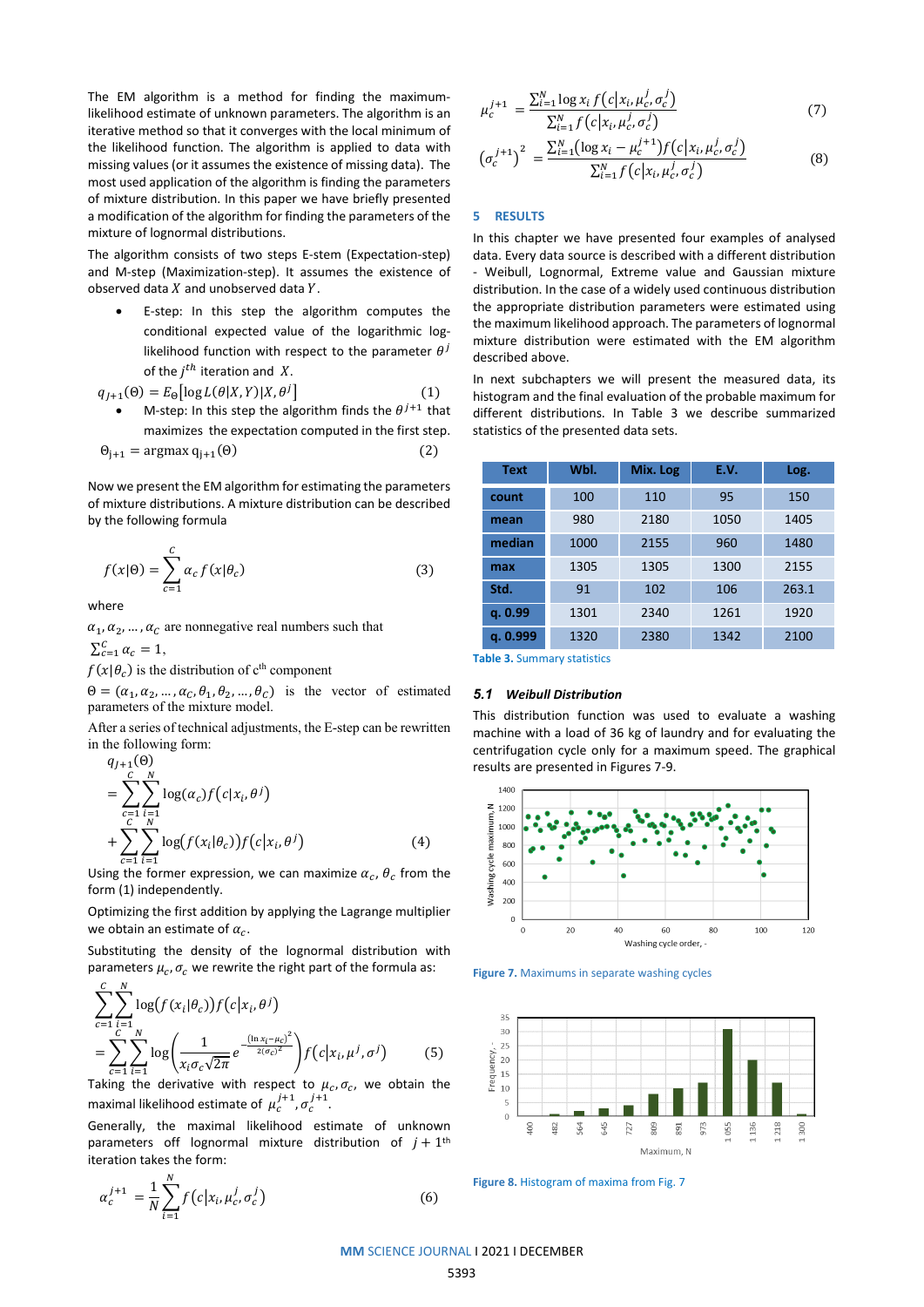

**Figure 9.** Estimation of the maximum force for different probability of occurrence for Weibull distribution

#### *5.2 Lognormal Mixture Distribution*

This distribution function was used to evaluate a washing machine with a load of 36 kg of laundry and for evaluating the entire centrifugation cycle. The graphical results are presented in Figures 10-12.



**Figure 10.** Maximums in separate washing cycles







**Figure 12.** Estimation of the maximum force for different probability of occurrence for Lognormal Mixture distribution

# *5.3 Extreme value*

This distribution function was used to evaluate a washing machine with a load of 50 kg of laundry and for evaluating the centrifugation cycle only for a maximum speed. The graphical results are presented in Figures 13-15.











**Figure 15.** Estimation of the maximum force for different probability of occurrence for Extreme value distribution

#### *5.4 Lognormal distribution*

This distribution function was used to evaluate a washing machine with a load of 70 kg of laundry and for evaluating the entire centrifugation cycle. The graphical results are presented in Figures 16-18.



**Figure 16.** Maximums in separate washing cycles